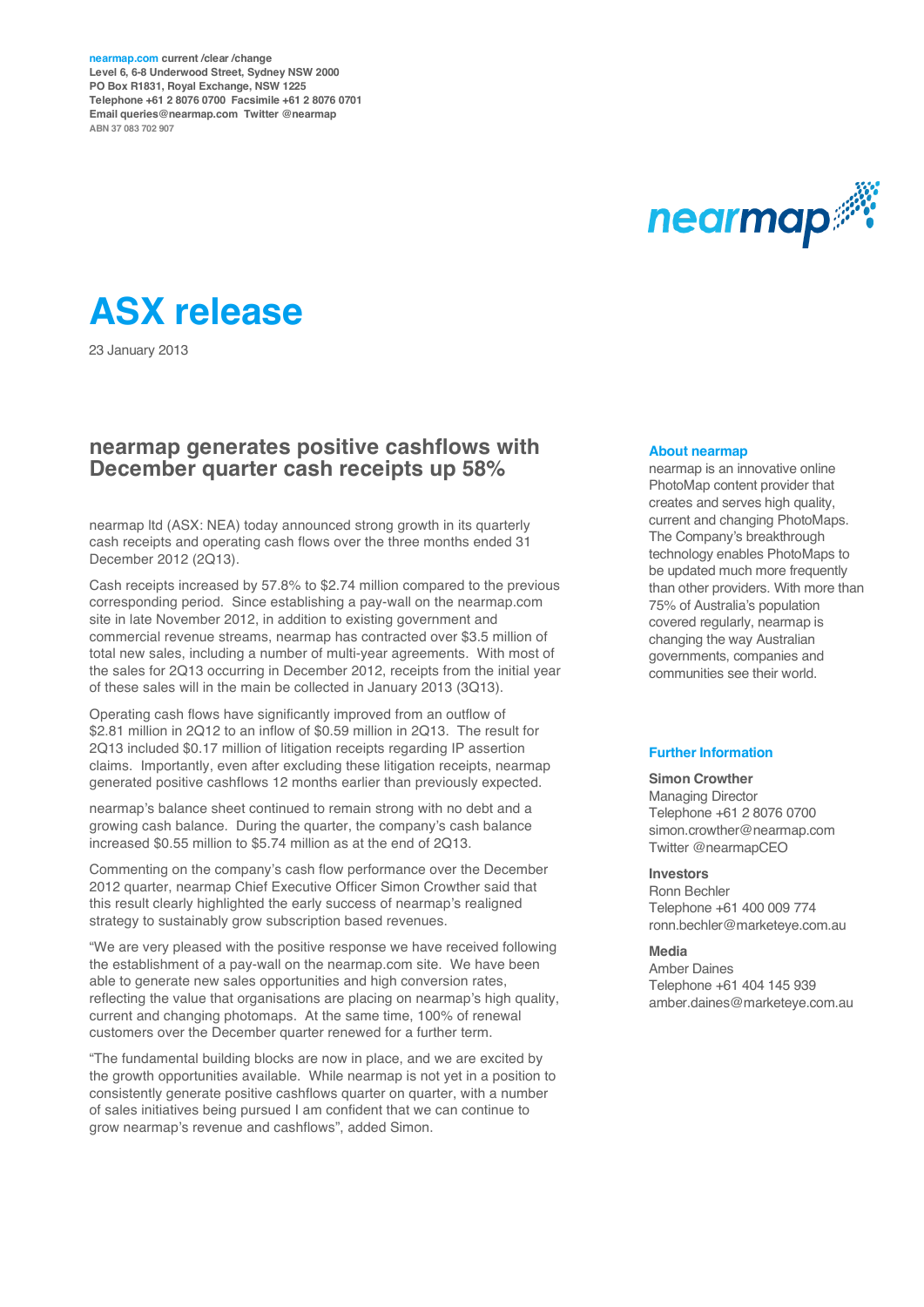*Rule%4.7B*

# **Appendix 4C**

## **Quarterly report for entities admitted on the basis of commitments**

Introduced 31/03/00 Amended 30/09/01, 24/10/05, 17/12/10

Name of entity nearmap ltd

37 083 702 907 31 December 2012

ABN **ABN** Quarter ended ("current quarter")

## **Consolidated statement of cash flows**

|      |                                              | Curent quarter | Year to date |
|------|----------------------------------------------|----------------|--------------|
|      | Cash flows related to operating activities   | \$A'000        | (6 months)   |
|      |                                              |                | \$A'000      |
| 1.1  | Receipts from customers                      | 2,738          | 5,342        |
|      |                                              |                |              |
| 1.2  | Payments for<br>(a) staff costs              | (1, 435)       | (3, 144)     |
|      | (b) advertising & marketing                  | (12)           | (33)         |
|      | (c) research & development                   | (38)           | (88)         |
|      | (d) leased assets                            | (61)           | (161)        |
|      | (e) other working capital                    | (723)          | (2,106)      |
| 1.3  | Dividends received                           |                |              |
| 1.4  | Interest and other items of a similar nature |                |              |
|      | received                                     | 41             | 93           |
| 1.5  | Interest and other costs of finance paid     |                |              |
| 1.6  | Income taxes (paid)/ refund received         |                | (40)         |
| 1.7  | Other - Litigation costs                     | (89)           | (176)        |
| 1.8  | Other - Profit share payments                |                |              |
| 1.9  | Other – Litigation receipts                  | 173            | 523          |
| 1.10 | Other - Insurance Recoveries                 |                | 223          |
|      |                                              |                |              |
|      | Net operating cash flows                     | 594            | 433          |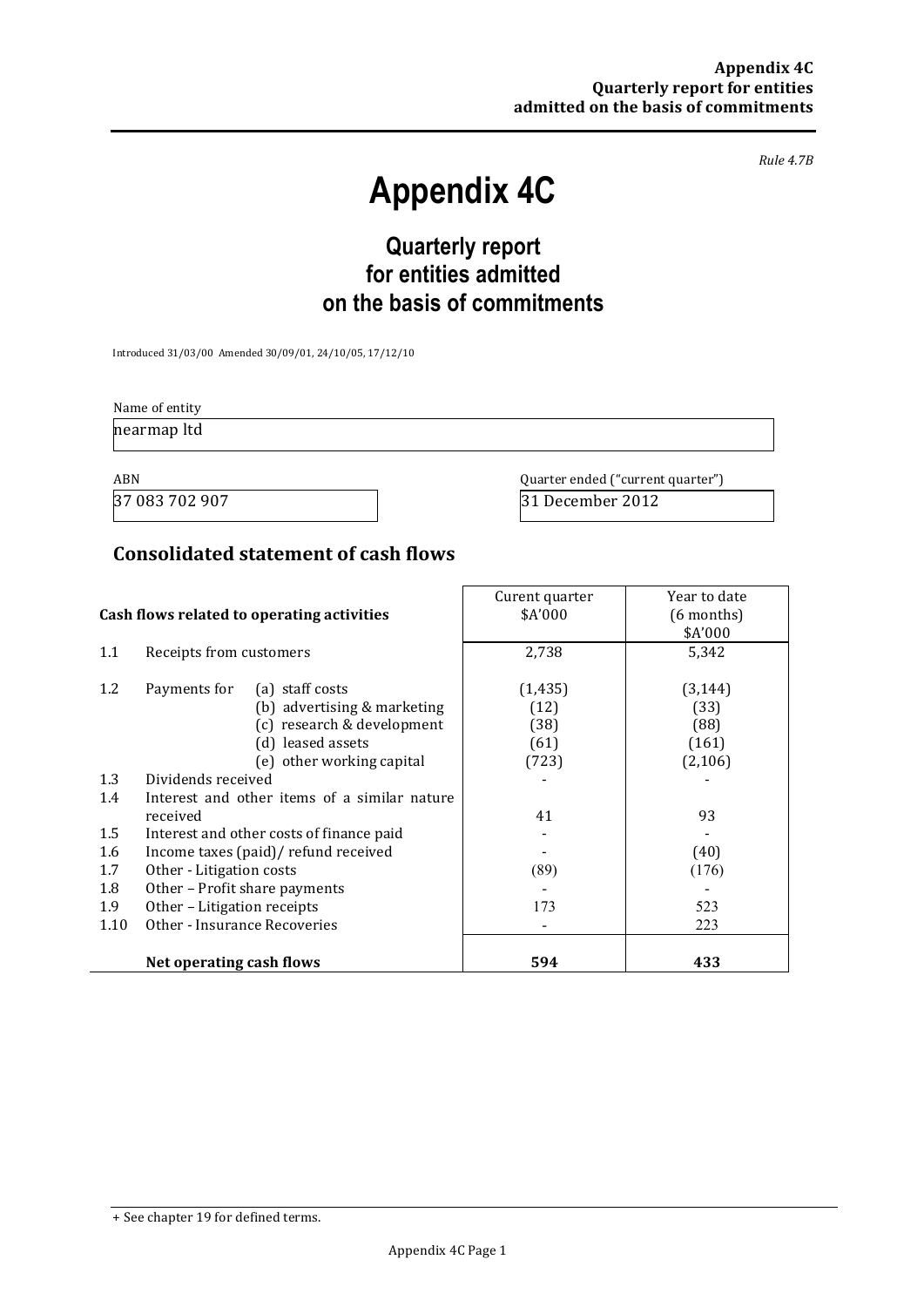|              |                                                                                              | Current quarter<br>\$A'000 | Year to date<br>$(6$ months)<br>\$A'000 |
|--------------|----------------------------------------------------------------------------------------------|----------------------------|-----------------------------------------|
| 1.8          | Net operating cash flows (carried forward)                                                   | 594                        | 433                                     |
| 1.9          | Cash flows related to investing activities<br>Payment for acquisition of:                    |                            |                                         |
|              | (a) businesses (item 5)<br>(b) equity investments<br>(c) intellectual property               |                            |                                         |
|              | (d) physical non-current assets<br>(e) other non-current assets                              | (53)                       | (53)                                    |
| 1.10         | Proceeds from disposal of:<br>(a) businesses (item 5)<br>(b) equity investments              |                            |                                         |
|              | (c) intellectual property<br>(d) physical non-current assets<br>(e) other non-current assets | 10                         | 7                                       |
| 1.11<br>1.12 | Loans to other entities<br>Loans repaid by other entities                                    |                            |                                         |
|              | Net investing cash flows                                                                     | (43)                       | (46)                                    |
| 1.14         | Total operating and investing cash flows                                                     | 551                        | 387                                     |
|              | Cash flows related to financing activities                                                   |                            |                                         |
| 1.15<br>1.16 | Proceeds from issues of shares, options, etc.<br>Proceeds from sale of forfeited shares      |                            |                                         |
| 1.17         | Proceeds from borrowings                                                                     |                            |                                         |
| 1.18         | Repayment of borrowings                                                                      |                            |                                         |
| 1.19         | Dividends paid                                                                               |                            |                                         |
| 1.20         | Other (provide details if material)                                                          |                            |                                         |
|              | Net financing cash flows                                                                     |                            |                                         |
|              | Net increase (decrease) in cash held                                                         | 551                        | 387                                     |
| 1.21<br>1.22 | Cash at beginning of quarter/year to date<br>Exchange rate adjustments to item 1.20          | 5,183<br>5                 | 5,354<br>(2)                            |
| 1.23         | Cash at end of quarter                                                                       | 5,739                      | 5,739                                   |

<sup>+</sup> See chapter 19 for defined terms.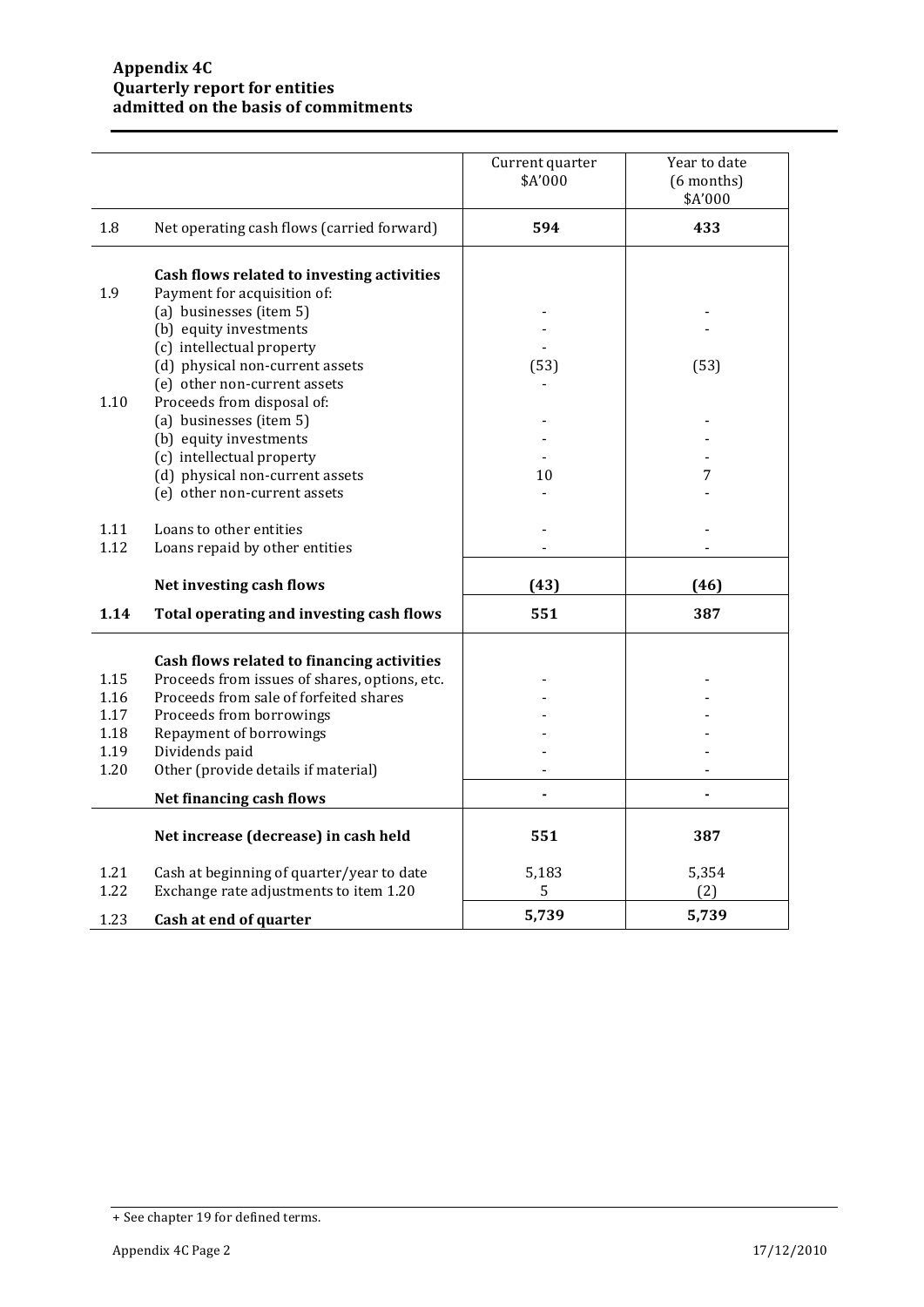## Payments to directors of the entity and associates of the directors Payments to related entities of the entity and associates of the related **entities**

|      |                                                                  | Current quarter<br>\$A'000 |
|------|------------------------------------------------------------------|----------------------------|
| 1.24 | Aggregate amount of payments to the parties included in item 1.2 | 165                        |
| 1.25 | Aggregate amount of loans to the parties included in item 1.11   |                            |
| 1.26 | Explanation necessary for an understanding of the transactions   |                            |

#### Non-cash financing and investing activities

- 2.1 Details of financing and investing transactions which have had a material effect on consolidated assets and liabilities but did not involve cash flows  $N/A$
- 2.2 Details of outlays made by other entities to establish or increase their share in businesses in which the reporting entity has an interest N/A

## **Financing facilities available**

N/A

Add notes as necessary for an understanding of the position.

|     |                             | Amount available<br>\$A'000 | Amount used<br>\$A'000 |
|-----|-----------------------------|-----------------------------|------------------------|
| 3.1 | Loan facilities             |                             |                        |
| 3.2 | Credit standby arrangements |                             |                        |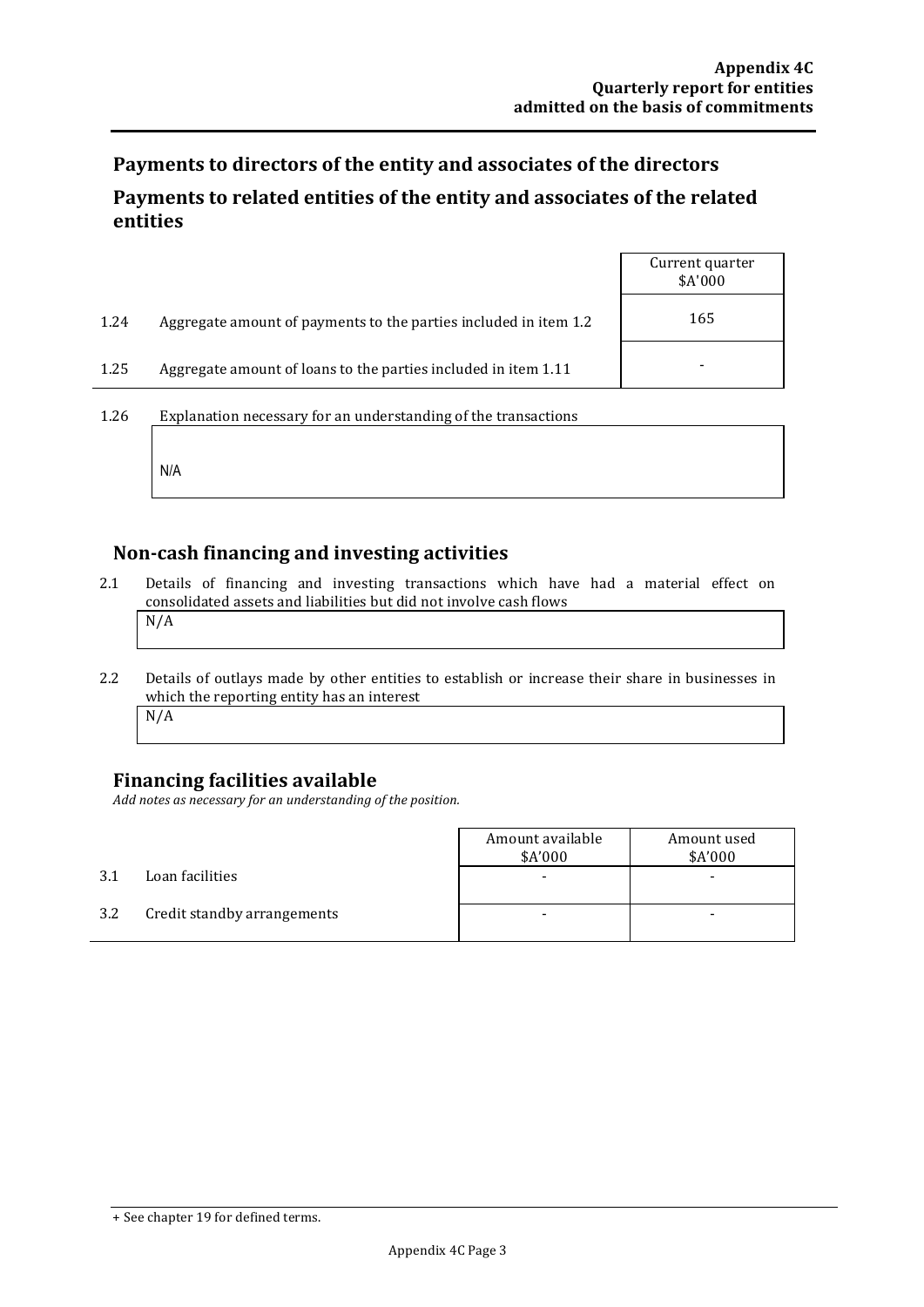## **Reconciliation of cash**

| Reconciliation of cash at the end of the quarter (as<br>shown in the consolidated statement of cash flows)<br>to the related items in the accounts is as follows. |                                                  | Current quarter<br>\$A'000 | Previous quarter<br>\$A'000 |
|-------------------------------------------------------------------------------------------------------------------------------------------------------------------|--------------------------------------------------|----------------------------|-----------------------------|
| 4.1                                                                                                                                                               | Cash on hand and at bank                         | 1,929                      | 867                         |
| 4.2                                                                                                                                                               | Deposits at call                                 | 810                        | 316                         |
| 4.3                                                                                                                                                               | Bank overdraft                                   |                            |                             |
| 4.4                                                                                                                                                               | Other (provide details) – Term Deposits          | 3.000                      | 4.000                       |
|                                                                                                                                                                   | <b>Total: cash at end of quarter</b> (item 1.23) | 5,739                      | 5,183                       |

## Acquisitions and disposals of business entities

|     |                                                    | Acquisitions<br>(Item 1.9(a)) | Disposals<br>$(Item\ 1.10(a))$ |
|-----|----------------------------------------------------|-------------------------------|--------------------------------|
| 5.1 | Name of entity                                     | N/A                           | N/A                            |
| 5.2 | Place of incorporation<br>or registration          | N/A                           | N/A                            |
| 5.3 | Consideration for<br>acquisition<br>or<br>disposal | N/A                           | N/A                            |
| 5.4 | Total net assets                                   | N/A                           | N/A                            |
| 5.5 | Nature of business                                 | N/A                           | N/A                            |

## **Compliance statement**

- 1 This statement has been prepared under accounting policies which comply with accounting standards as defined in the Corporations Act (except to the extent that information is not required because of note 2) or other standards acceptable to ASX.
- 2 This statement does */does not\* (delete one)* give a true and fair view of the matters disclosed.

Sign!here:! ............................................................ Date:!23!January!2013

(Company secretary)

Print name: Ross Hawkey

<sup>+</sup> See chapter 19 for defined terms.